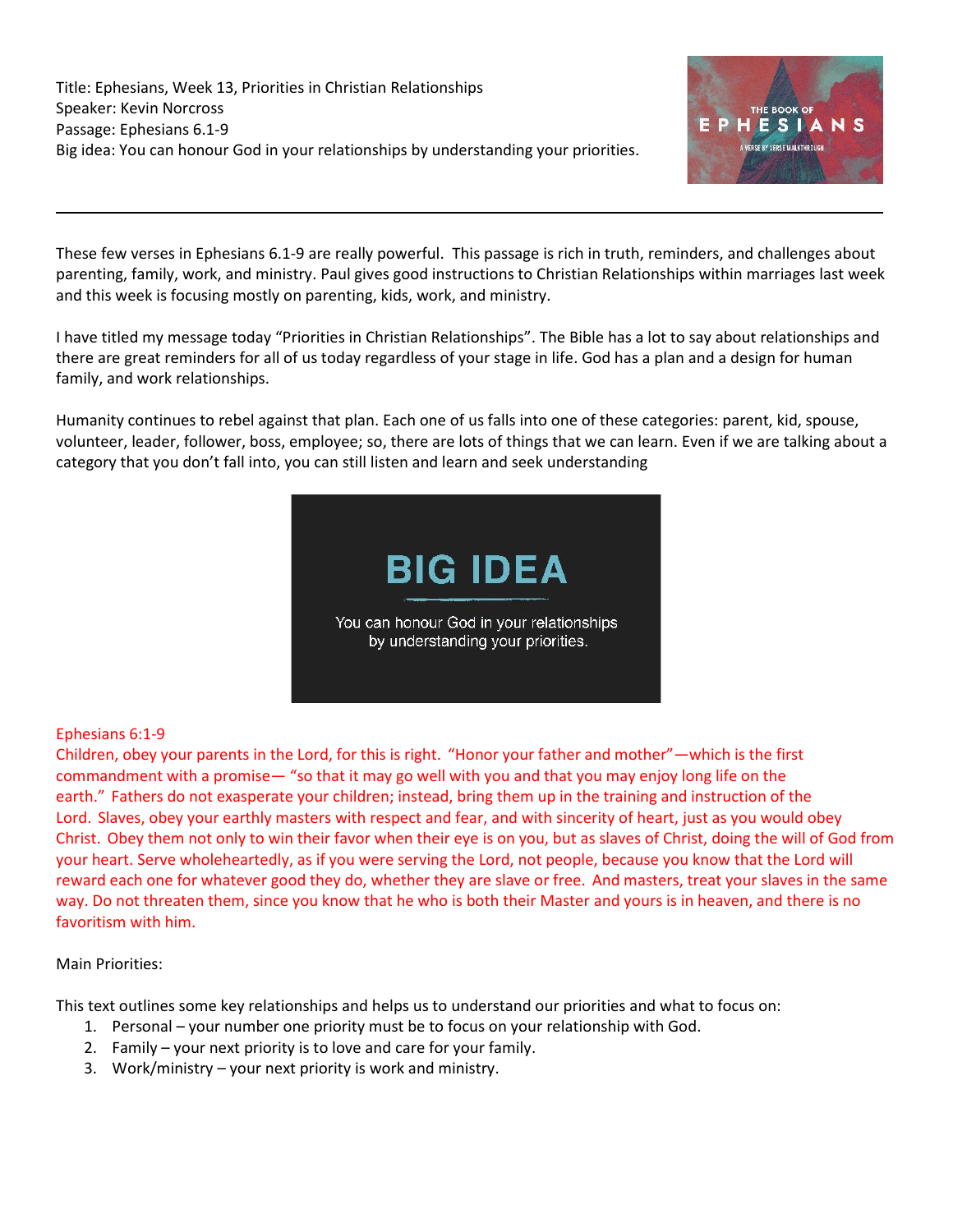### **1. PERSONAL - Relationship with God is number 1.**

# Matt 22:37 "Love the Lord your God with all your heart and with all your heart and with all your mind."

Jesus asked what the greatest of the 10 commandments. Love God

How do you love God? Pursue Him every day, on a journey, daily time devoted, throughout the day.

Simple strategy – daily devotions – why so tough?

Greatest Command = Greatest Attack.

The Devil will put so much pressure on you in order to get you away from spending time with God. He will distract you, lie to you, deceive you so that you don't go deep with God. He knows that if he can get you away from that, then you will not be able to go against the flow.

Everything flows from that relationship, and you must work at it, strive after it and give it everything you got.

# **2. FAMILY**

### **Marriages**

Corey did a great job unpacking this last week. I would say he did a masterful job at explaining what God's word says and God's design for marriage. Please watch that if you have not. He talked about the umbrella.



- Christ wilfully gave Himself ... self-sacrificing
- Husbands love wife ... as Christ loves the church
- Wives submit ... to come under as the strong helper
- Kids Honour ... because it honours God

### **Kids**

The next Christian Relationship that is a priority is kids. Kids – you are important to God! We are all kids and we all have something to learn here.

# Children, obey your parents in the Lord, for this is right. <sup>2</sup> "Honor your father and mother"—which is the first commandment with a promise.

Most of our younger kids are in kids church right now. Teens and adults are still kids.

God give some good instructions about how kids should interact with parents. So, there is a biblical outline for the way your parents should be doing their job. And then … there is currently reality.

Because of the fall and sin, we see only a glimpse of this biblical design for parenting.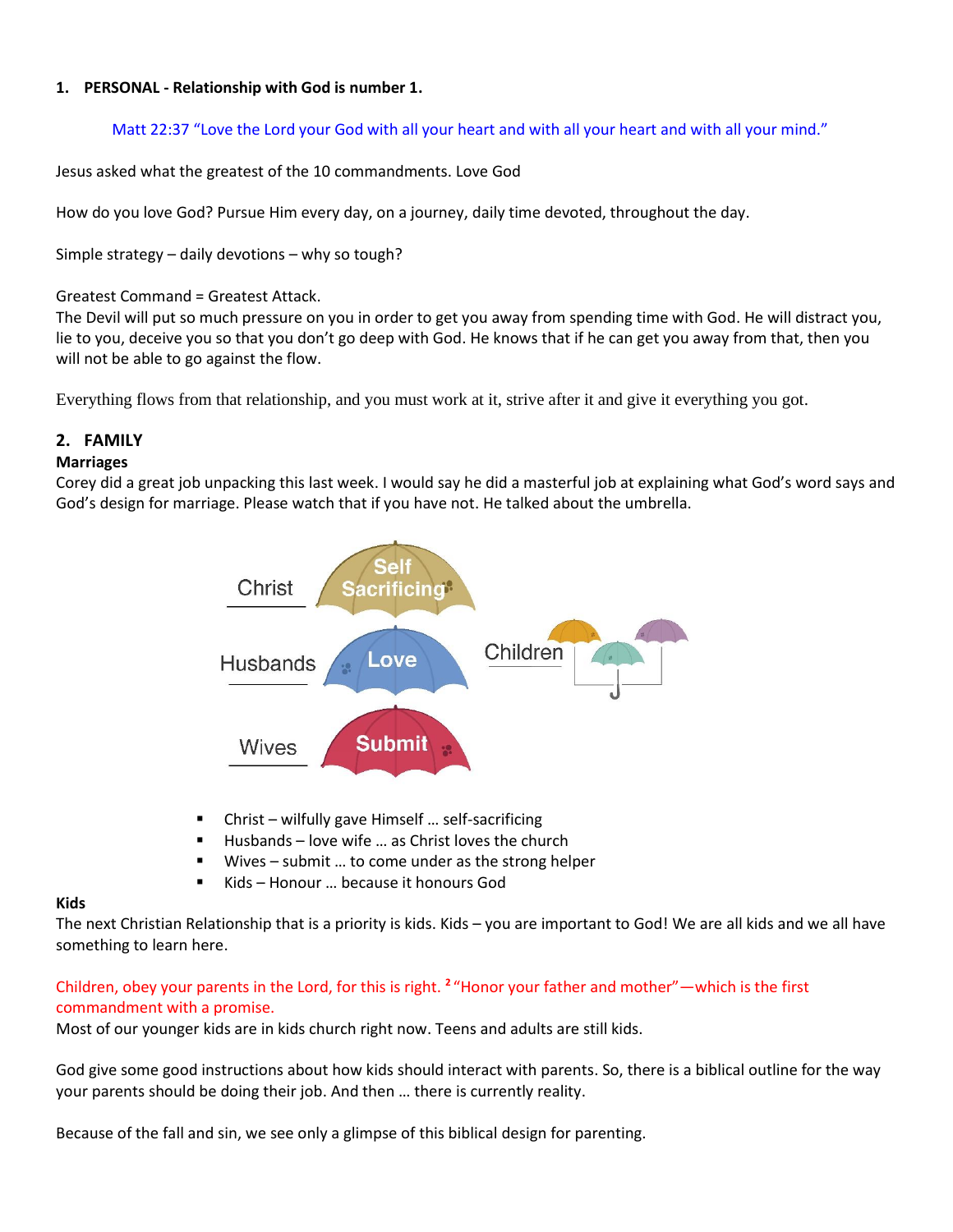Please understand that parents are people. People are broken and sinful. Parents will fall short, mess up, fail, hurt you and let you down. This is just a part of sin entering the world and we all deal with it. Parents are not perfect, and the scale of parenting is vast. You could be in various situations growing up.

You might have a parent who is in one of these following categories:

- Those who are serving Christ, are on this journey pursuing Christ and they are working the best they can. They will do a great job, and God's peace will rule in your home, and the children will reap the reward and benefit and blessing from that.
- Those who are not Christ followers are good people and can provide tremendous nurturing, sacrifice, care, provision. You will need to find that spiritual mentoring from someone other than your parents.
- Those parents who fall incredibly short of what they are supposed to do. Some parents are extremely disappointing, selfish, and hurtful and have caused tremendous pain and turmoil for you.
	- $\circ$  If you are in this situation, or you grew up in this situation, you will need to seek healing and strength from God.
- No matter what situations you are in as a kid.
	- o Bring all of this hurt and pain to God.
	- o Seek His healing and help.
	- o Pray that God will fill in the gaps where your parents fall short.
	- o Forgive.
	- o Seek counseling.
	- o Come to terms with it and ask God for help.
	- o Regardless kids, teens, adult kids
		- Be aware of the love of your parents, their shortcomings, and honour them
		- Listen to them and hear them out. Don't be a know it all, but ask them questions and seek to understand them
		- Adult kids
			- Those of you in your mid  $20's 30's$  especially
			- Do some digging
			- Reflect, pray, seek God, and look back at your childhood and upbringing. See what God reveals to you. It could be some small things or some big things
			- But there is probably some baggage there that needs to be dealt with. It is inevitable, because no matter what, your parents fall short, and they let you down.
			- These things could be holding you back in your own journey with Christ and God wants to help you be free from them and doesn't want you carrying around that load of weight and burden. He wants to carry it for you and bring healing and restoration.
	- o Honour
		- This is the command given to children "Honor your father and mother".
		- This command is directly given to pre-adult children living at home, but includes all ages and stages of being a child.
		- Again, in the society when this was written, the role of kids was subordinate, not important, low in society, had no respect or dignity.
			- The gospel gives children priority treatment.
			- Children are important to God.
			- Children's emotions, thoughts, worries, fears, insecurities, struggles are important to God.
			- Children, you matter to God!
		- Our roles as children changes and adapts throughout our lives.
		- Children are to honour their parents because it honours God.
		- When you honour your parents, it is a form or worship and service to God and it flows from your relationship with God.
		- To honour is deeper than just to obey.
			- To honour is to respect and esteem.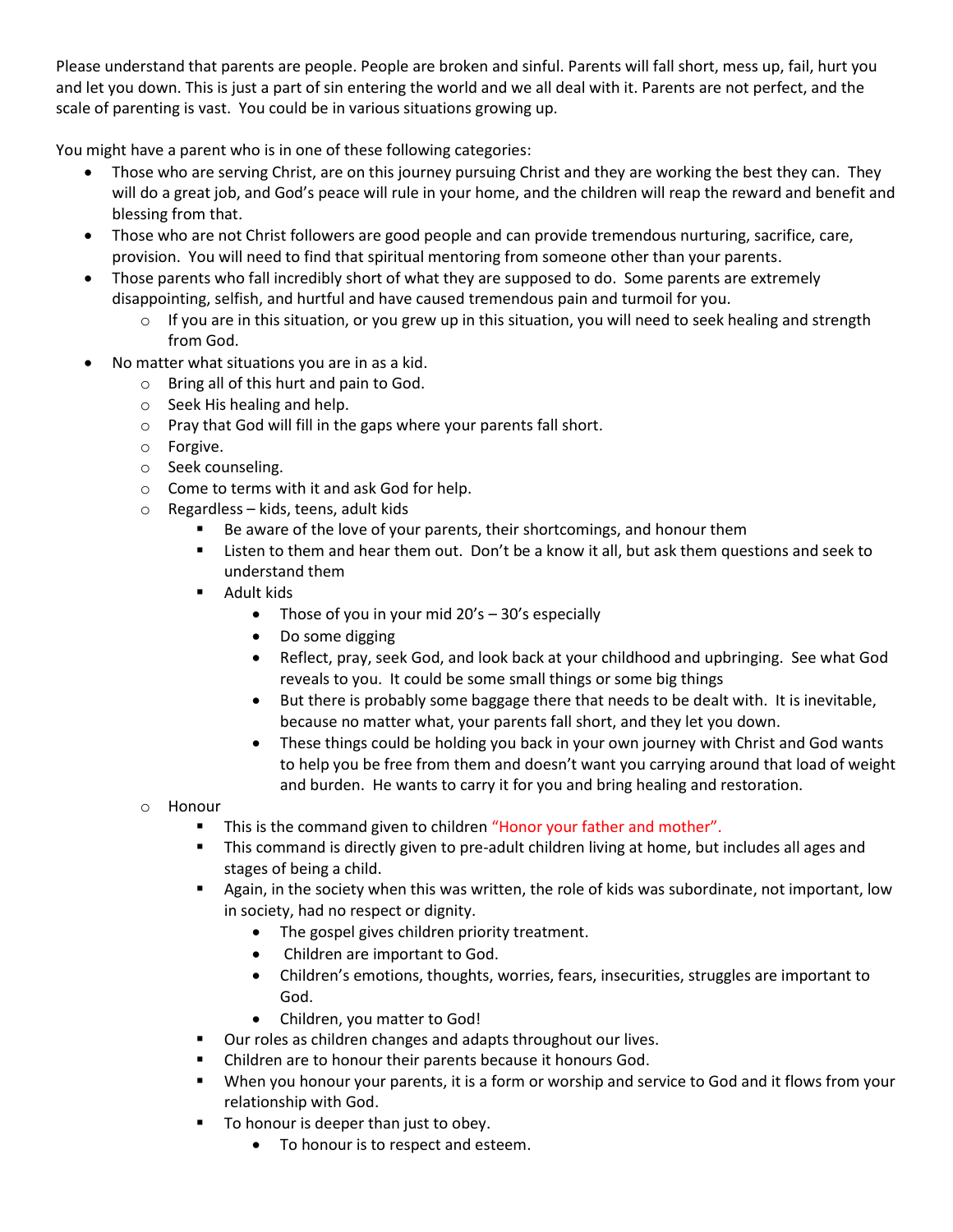- Also, parents must conduct themselves in a manner that deserves respect and esteem.
- To honour is a matter of the heart.
- Now Obedience here is within the limits of living for God.
- As children you cannot obey a parent who is asking you to do things that are immoral, idolatrous, anti-gospel, or anything that is against following Jesus.
- Obeying and honouring your parents is morally right we are to work hard at not disrespecting our parents.
- Obey and recognise that parents are under the authority of Christ.

### **Parents**

<sup>4</sup>Fathers, do not exasperate your children; instead, bring them up in the training and instruction of the Lord. This instruction is given to both parents. Fathers (and mothers) do not provoke your children to anger by:

- o Severe and relentless discipline
- o Harsh and unrealistic demands
- o Inconsistency
- o Unfair rules
- o Humiliation
- o Insensitivity
- o Manipulation
- o Control

If we as parents do this, our kids will lose heart as Colossians 3:21 says,

### **"Fathers, do not embitter your children, or they will become discouraged."**

Fathers and Mothers come under the authority of Christ, and both are equal, but have different roles that complement each other. Single mom's, absent fathers, etc you may need to fill in the gap at times or find someone to pour into/mentor. Get them involved in ministry here at the church.

To simplify this … "do not provoke your children to anger" Parents, don't be a "meanie". Take this role as a parent with great respect. It is a HUGE responsibility. Parents need to instead focus on (antidote).

Enjoy your kids. Recognise that they are a gift from God. God is patient and understanding with you, you need to do the same with your kids. Nurture them, teach them, raise them up. Bring them up – means to feed, nurture, educate and train

Fathers and Mothers are important.

There is a book called "Devotions for Sacred Parenting". Kylie read it and wrote down 52 quotes from it, and I want to read some of these quotes to encourage and challenge moms and dads. I will read them, and you can follow along.

"Fathers, do not embitter your children, or they will become discouraged."

- · I'm called and equipped to be their parent
- Number one goal is to produce Godly children
- They are a blessing, not a burden
- · Being a parent causes humility and shapes us more into the image of Christ
- We need to demonstrate the pursuit of growth, realizing we need to change, just as our children do
- Be tender but be true. Teach kids of their desperate need of a Saviour because they were born sinners
- The annovances and challenges of family life are ways in which we die to ourselves. Rise above circumstances and carry the cross
- Enjoy parenting in the moment
- Pursue your children ... know the important things about them
- Cooperate with God in parenting. Listen for his voice and insight
- Enjoy the day to day. It is a blessing, and you would do anything to get it back if it were gone

Parents, seek to provide an atmosphere in your home that encourages growth. Pray for your kids. Find someone who is in the next stage and ask them questions. Kylie and I do this all the time. We have 5 kids … we need all the help we can get.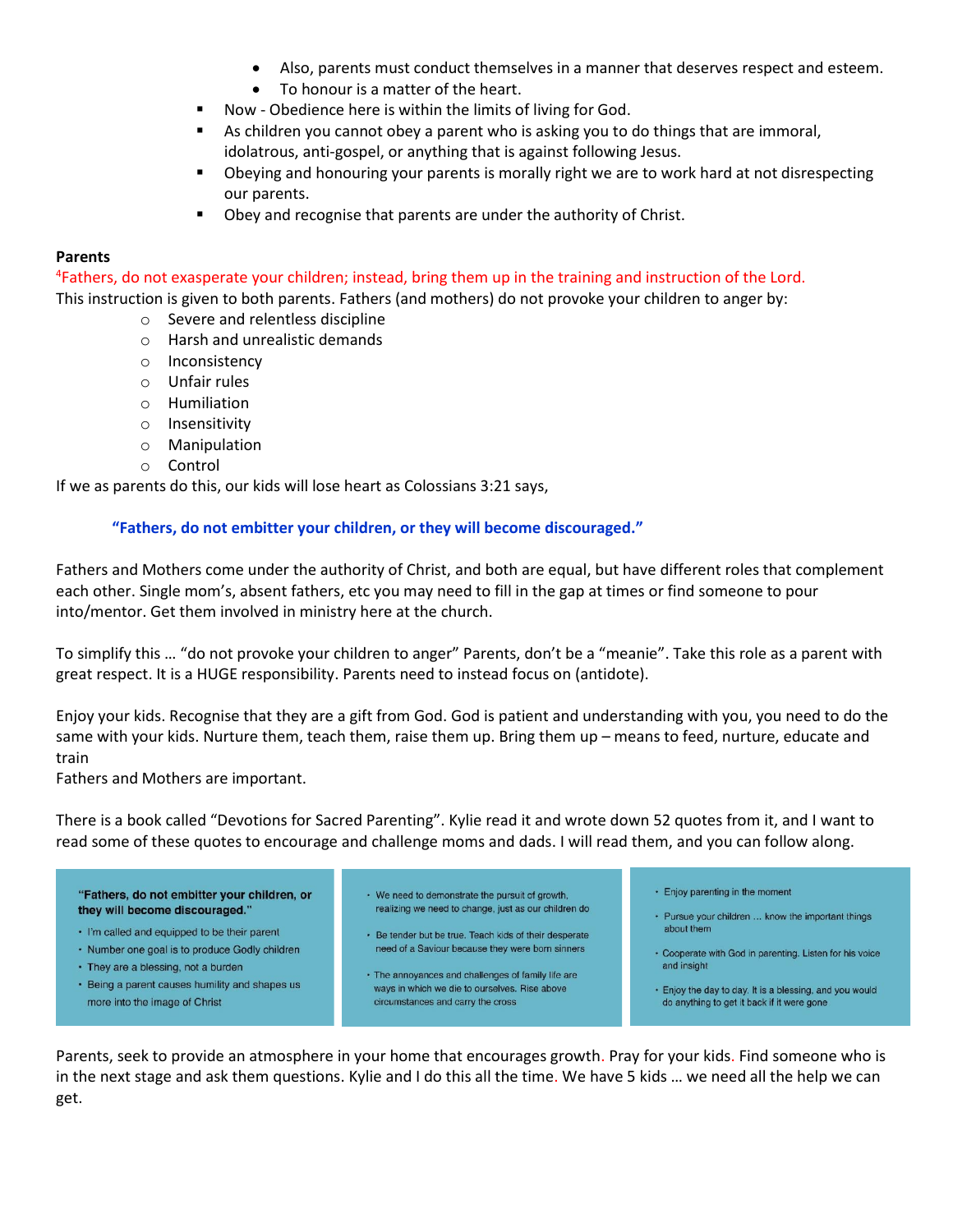One comedian (who also has 5 kids) was asked "what is it like to have 5 kids?" He said – "well let's pretend that you are treading water and you are getting tired, and you are starting to drown … and then someone says – here – and throws you 5 kids. Ya, that is pretty much it, so perhaps you feel this way too. Ask for help!

Everything from diaper rash, teething, bed wetting, discipline, school, talking back, time out/time in, dating, college/university, keeping the fridge full of food when it magically disappears. All of it – ask for help.

I want to encourage young parents. If you are feeling buried by parenting, you are totally normal - just keep going, it will pass, it is just a season. I remember Kaden 2.5, twins, feed every 3 hours, feeding took 1.5 hrs. Blur. Blocked it out. Every time I have a bad sleep, I think … if we did it back then I can do it now.

Parenting is stages – this too shall pass.

Parents, don't lose heart. When it comes to Kids and their faith, you want to encourage, train and teach them to love Jesus. There is a transition that happens to kids along their journey. We strive to see this in adolescence where they take ownership of their relationship with Christ – but some don't, and they rebel. There is a group of college age students who reject their faith. Some kids and youth who grow up in the church who abandon their faith due to various reasons. We want to do everything we can as families, as a church, as ministries, as multigeneration within the church family to minimize this.

- Kids min
	- o Priority at Westpark
	- o Small groups
	- $\circ$  So many involved thank you for serving in this ministry.
- Youth min
	- o Jr and Sr High is vital … get your kids here
	- o Small groups
	- o Church -Get involved!
		- $\blacksquare$  Kids, youth leader talk to Bill can I come and check it out?
- Young adults an environment for them to grow and flourish
	- o Small groups
	- $\circ$  If they have been in a small group all along, we encourage them to find that as a young adult to keep growing in their faith
	- Small groups as adults
- Parents
	- $\circ$  This preparation does not happen by sitting on the edge of your kids bed as they pack for College
	- o It is a day-by-day process
	- o Some of the top strategies
		- Eat dinner together
		- Live out your faith in front of your kids
		- Create an atmosphere for them to wrestle with their faith and ask questions

### **3. WORK**

Then it goes into the next area of relationships involving work.

#### <sup>5</sup>Slaves, obey your earthly masters with respect and fear, and with sincerity of heart, just as you would obey Christ.

This scripture talks about the role of slave and master. In the society when this was written slavery was accepted. But again, the Bible speaks against it.

There were many slaves in the Roman empire. Slaves were treated as "living tools" and had no respect or dignity. Paul's teaching was a radical change.

In our society today there is a boss and employee and God gives us some great insight on these relationships and how we are to conduct ourselves as Christ followers.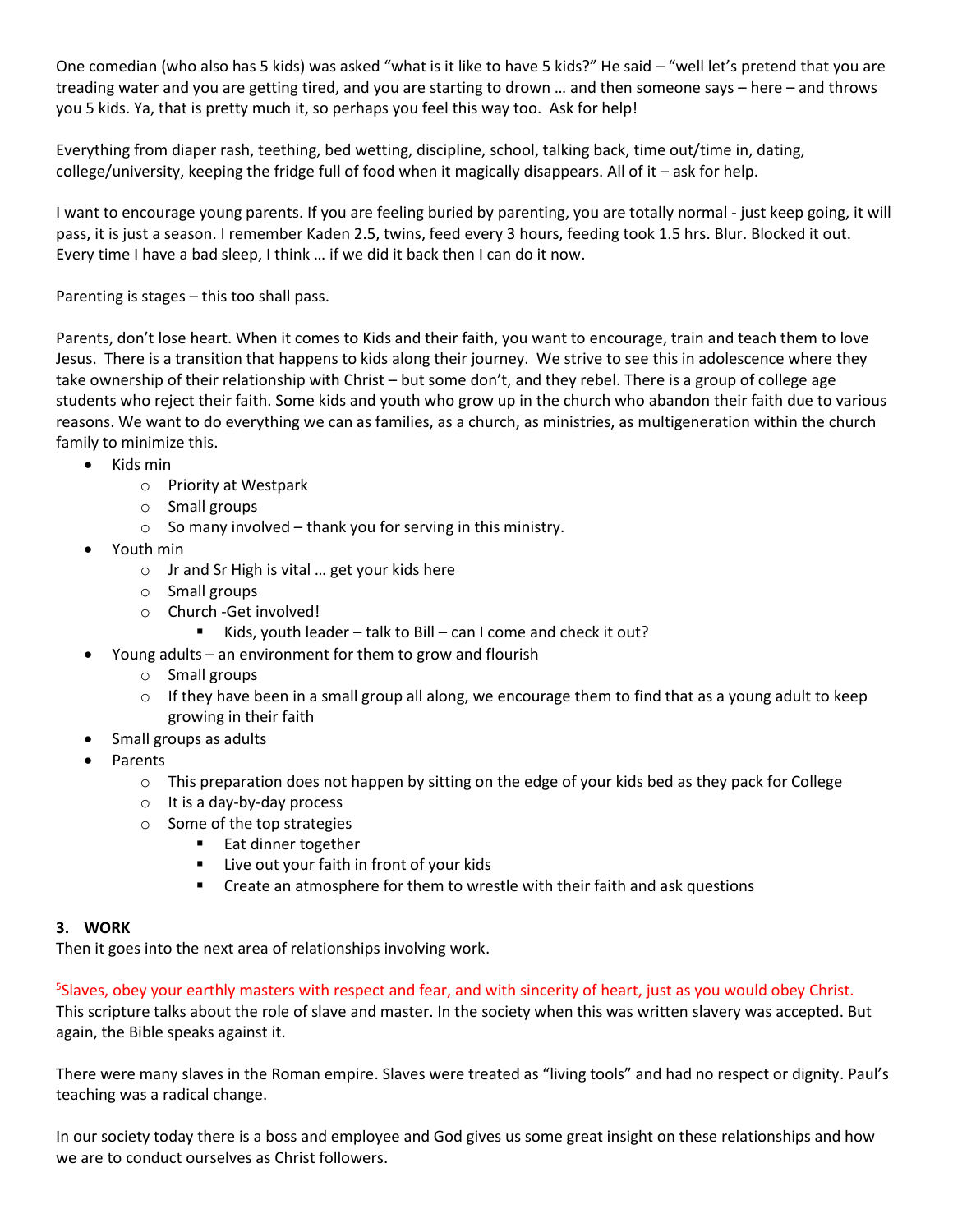### **Lead/follow**

We all have people that we have influence over and there are people who have influence over us. You must seek to be a good leader and a good follower. John Maxwell speaks about a 360-degree leader:

**Lead-up:** Involves influencing your leader, by lightening their load.

**Lead-across**: This involves leading colleagues and other leaders. Leading across means that we help our peers at our level succeed.

**Lead-down:** You also need to help your team grow and be successful. This is done through developing and empowering them to success.

#### **Employee**

**<sup>6</sup>**Obey them not only to win their favor when their eye is on you, but as slaves of Christ, doing the will of God from your heart. **<sup>7</sup>** Serve wholeheartedly, as if you were serving the Lord, not people, **<sup>8</sup>** because you know that the Lord will reward each one for whatever good they do, whether they are slave or free.

Bible teaches that you are to obey your boss again, within obedience to scripture. Not immoral; Not idolatrous; Not antigospel. But within these boundaries … obey!

Remember that it is not that God sees a boss as more important that an employee. He sees everyone as equal.

It says to work hard even when no one is looking. This applies to all relationships: personal life, home life, work/ministry life. God I am doing this for you. I want to lay my head down at the end of the day in peace whether I get credit here on earth or in Heaven.

It teaches that as a worker, and employee, you are honouring God. You can actually see your work as worship to God so you can find joy and fulfillment in that. Serve as Christ came to serve. Think of Jesus washing His disciples' feet. Nasty job but Christ did it. We do the same.

Don't be shady and manipulative, but genuinely serve and work hard.

Look for opportunities to take the initiative at work and use the God given abilities that you have and be a blessing to your boss and to your company. I had a job painting in Calgary earning \$10/hr. End of the day – you know how to paint! I got a raise to \$15. Sometimes you will get noticed, or promoted, or thanked, or a raise. Sometimes you will do some thing and you will get no credit.

Remember that your reward is in Heaven. You can bank on the fact that God sees your hard work and keeps track and will reward you. That is kind of fun and freeing and enjoyable – God sees it.

Don't get caught up in the games, politics, manipulation, gossip, drama, and weight of the workplace. These things can drag you down and rob you. They can suck the emotional energy right out of you. Refuse to fall into it. Some of you carry the weight of this junk and filth and you bring it home and you dump it on your spouse and your kids. God has something better for you. Be sure to honour Him and put your family first.

#### Boss

Instructions to a boss or a leader is similar to that of parenting.

**<sup>9</sup>**And masters, treat your slaves in the same way. Do not threaten them, since you know that he who is both their Master and yours is in heaven, and there is no favoritism with him.

Again - Don't be a meanie. Be God honouring, represent God well. Being a Christian leader in a Christian context or a secular is a great opportunity. You can lead so well and be a blessing to other people. Your leadership comes under submission to God.

It could be:

- Ministry at the church
- Parent in the home